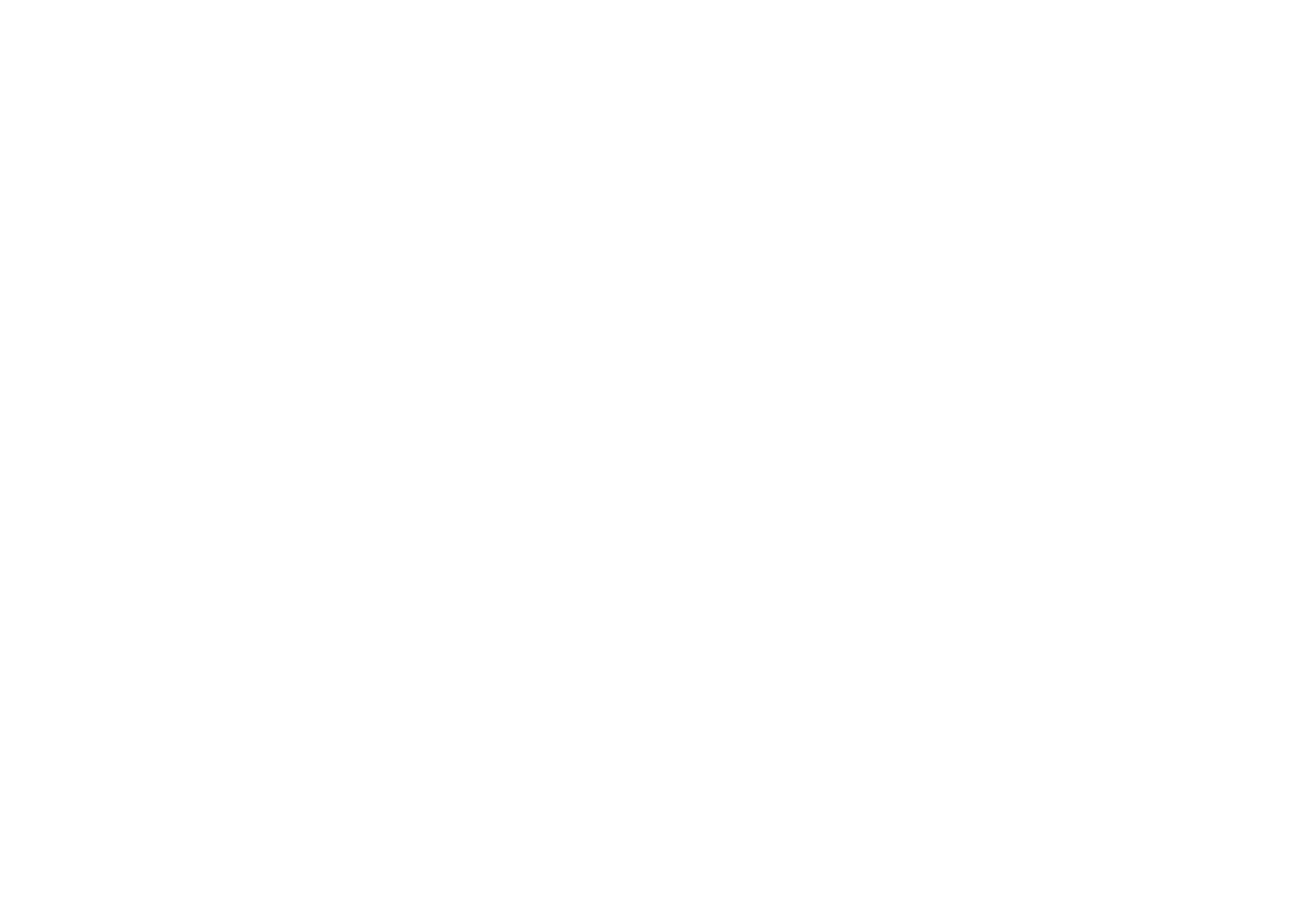# DRIVING DISPERSAL OF INTERNATIONAL VISITORS TO SOUTH AUSTRALIA AND NORTHERN TERRITORY: SUMMARY

Tourism Research Australia—in partnership with the South Australian Tourism Commission and Tourism Northern Territory—contracted ORC International to undertake quantitative research during April, May and June 2013. The aim of this research was to understand the major barriers to dispersal for those international holiday visitors to Australia who do not include South Australia or Northern Territory in their travel itineraries.

A total of 513 face-to-face intercept interviews were conducted with visitors from the USA, UK and Europe at four Australian ports.

This report summarises the research findings.



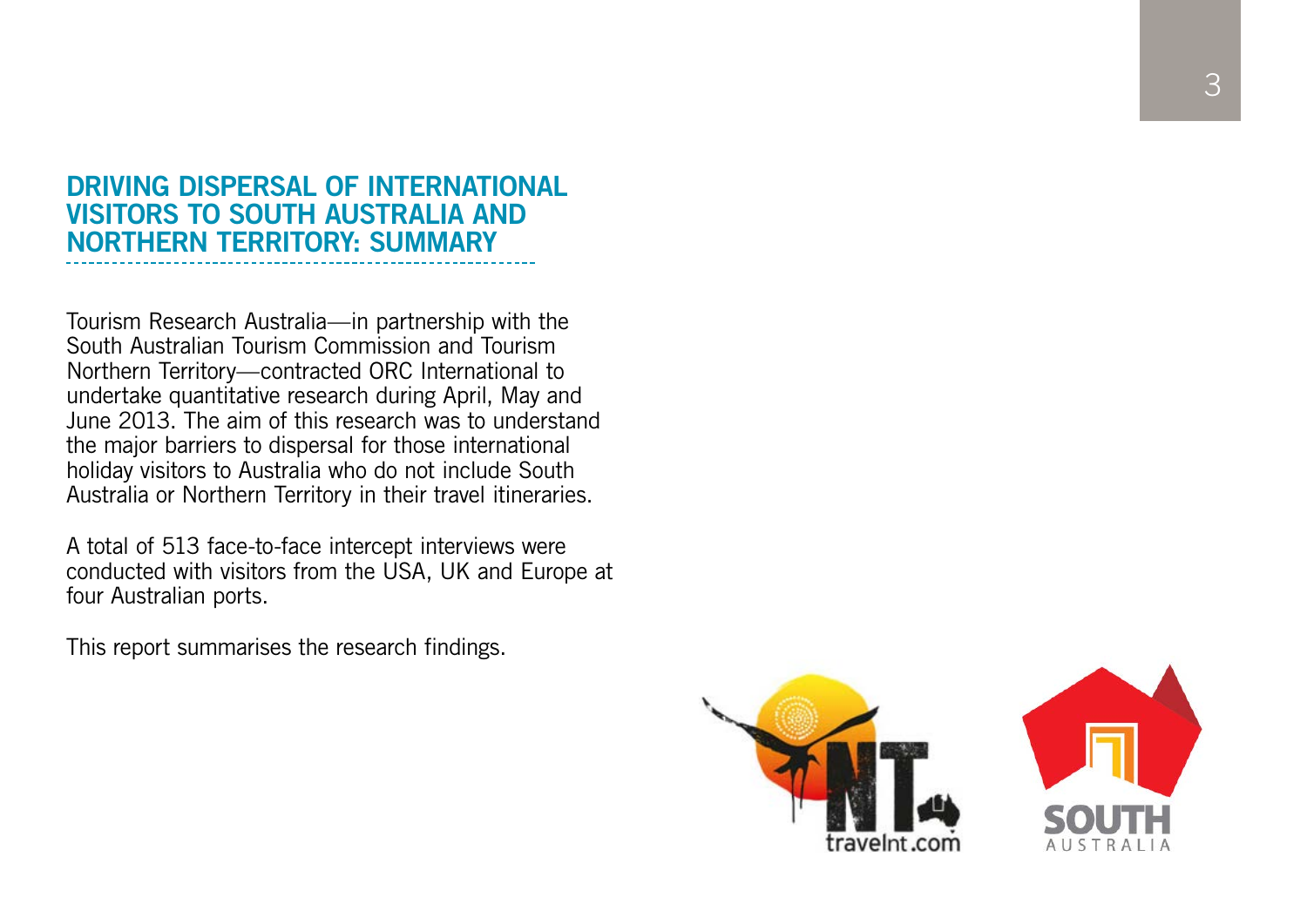## KEY FINDINGS

## VISITOR AWARENESS OF SOUTH AUSTRALIA AND NORTHERN TERRITORY AND THEIR REGIONS

## SOUTH AUSTRALIA

Fifty-three per cent of respondents were able to name a location in South Australia, unprompted. The most frequently mentioned locations were Adelaide (49%), Kangaroo Island (10%) and the Barossa (5%).

Visitors from Europe had the highest level of unprompted awareness at 60%, followed by the UK (55%) and the US (42%).

After prompting, awareness of South Australia destinations was high.

Total awareness of South Australia destinations and attractions was 90% for at least one location. Eighty-three per cent were aware of Adelaide; 48% of Kangaroo Island; 13% of Port Lincoln, the Barossa and Murray River; 11% of Flinders Ranges; and 10% of Coober Pedy.

Less than 1 in 20 unprompted/prompted respondents were aware of Clare Valley, Eyre Peninsula, Limestone Coast, Naracoorte Caves, McLaren Vale, Hahndorf and Glenelg.

These results suggest that a lack of awareness of South Australia is a major contributor to not having visited and/or considered visiting. Given the comparatively low level of awareness among visitors from the US, there is an opportunity for greater promotional activity aimed specifically at this market.

FIGURE 1: UNPROMPTED AWARENESS BY REGION – SOUTH AUSTRALIA



FIGURE 2: TOTAL AWARENESS AND UNPROMPTED AWARENESS – SOUTH AUSTRALIA

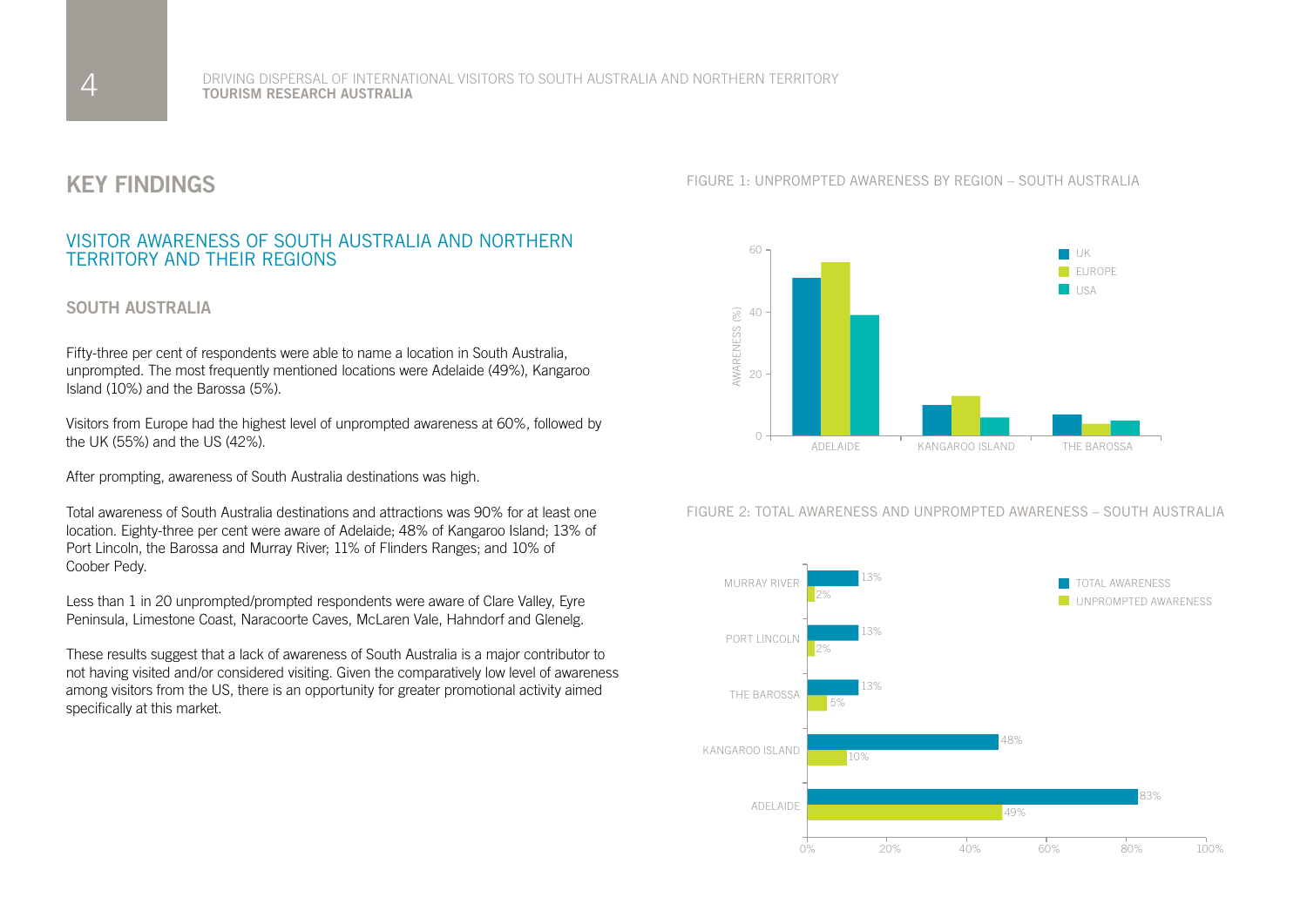## NORTHERN TERRITORY

Sixty-eight per cent of all respondents were able to name a location in Northern Territory, unprompted. The most frequently mentioned destinations were Darwin (47%), Ayers Rock/ Uluru (33%), and Alice Springs (27%).

Visitors from Europe had the highest level of unprompted awareness at 75%, followed by the UK (71%) and the USA (55%).

After prompting, awareness of Northern Territory destinations was high.

Total unprompted/prompted awareness of Northern Territory destinations and attractions was 97% for at least one location. Eighty-five per cent were aware of Ayers Rock/Uluru; 84% of Darwin; 75% of Alice Springs; 23% of Kakadu National Park; and 17% of Kings Canyon (Watarrka).

Less than one in ten unprompted/prompted respondents were aware of Katherine Gorge, Tennant Creek, Arnhem Land, Litchfield National Park, or the Simpson Desert.

A major contributor to not having visited and/or considered visiting is a lack of awareness of Northern Territory, particularly among visitors from the US. Opportunities exist for greater promotional activity aimed specifically at this market.





FIGURE 4: TOTAL AWARENESS AND UNPROMPTED AWARENESS – NORTHERN TERRITORY

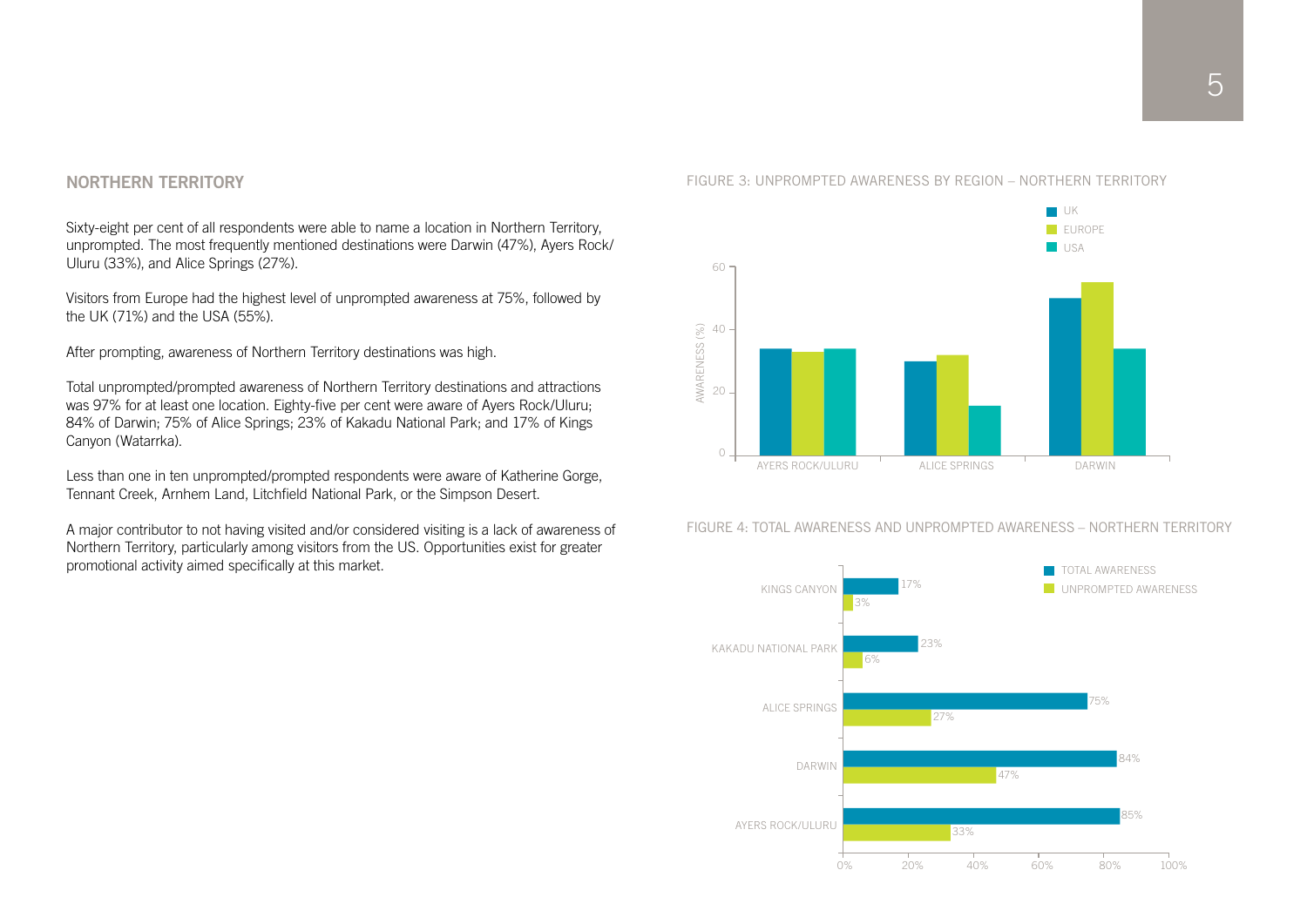## TRIP PLANNING

## INFORMATION SOUGHT

Respondents consulted a range of different sources when planning their trip to Australia, for information on:

- $\blacksquare$  places to visit (55%)
- $\blacksquare$  flights (48%)
- accommodation (37%)
- $\blacksquare$  visas (25%)
- weather  $(19\%)$ .

### INFORMATION SOURCES

Of those who sought information when planning their trip to Australia, 83% used the internet and online sources, most commonly:

- Google  $(67%)$
- TripAdvisor (14%)
- $\blacksquare$  Airline websites (8%)
- **n** Australia.com (7%)
- **n** Specific Australian city/state websites  $(7\%)$ .

It was also common to seek information from 'non-internet sources' (69%), with the largest proportion calling on word-of-mouth sources such as friends/family and colleagues (49%) and travel agents (16%).

### CONSIDERATION OF SOUTH AUSTRALIA AND NORTHERN TERRITORY AS HOLIDAY DESTINATIONS

Respondents who considered including South Australia or Northern Territory in their itineraries during their trip (17%) were more likely to be from Europe (25%); aged 18–24 (26%); on a working holiday visa (39%); and on a trip with eight or more stopovers (26%). These respondents have distinct 'backpacker' characteristics.

Respondents who did not consider including South Australia or Northern Territory (either when planning or during their trip, 67% overall) were more likely to be from the US (77%); the UK (73%); and aged 35+ (86%).

#### FIGURE 5: RESPONDENTS WHO CONSIDERED INCLUDING SOUTH AUSTRALIA OR NORTHERN TERRITORY WHEN PLANNING OR DURING TRIP TO AUSTRALIA

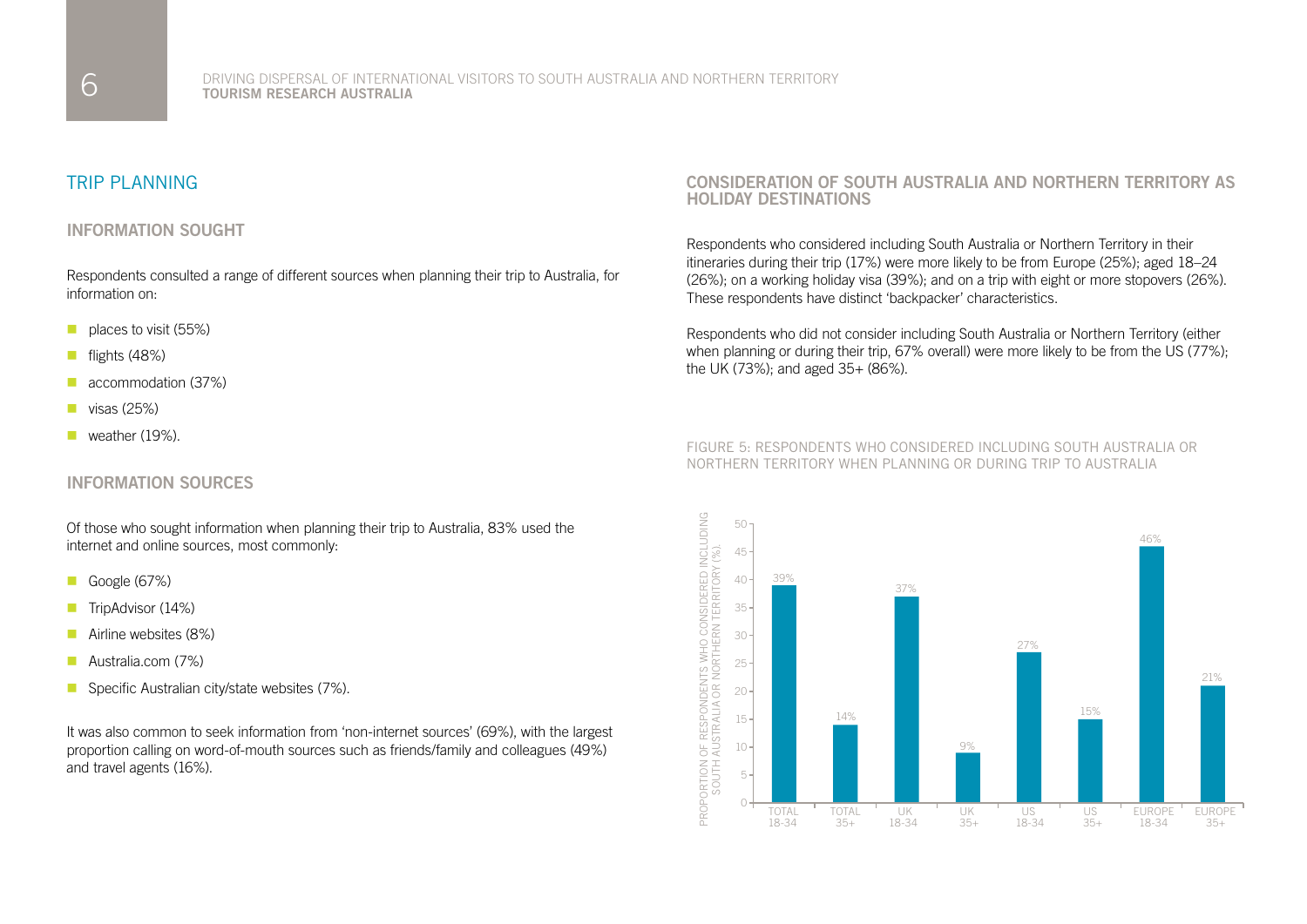# $\overline{\phantom{a}}$

## TRIP BOOKINGS

All respondents were asked when thinking about the planning process and making bookings for their trip to Australia, if they had dealt with a travel agent, either in person, over the phone or online.

The majority of respondents (57%) did not use a travel agent. Of the 43% who did, 23% met with them in person, while 12% contacted them by phone and 12% contacted them online.

Visitors from the UK were more likely than those from the US or Europe to use a travel agent during the planning and booking process.

Eighty-four per cent of respondents used commercial accommodation while in Australia. Of those 84%, the largest proportion arranged their accommodation after their arrival (41%), with 34% doing so before they arrived. Twenty-five per cent booked their accommodation both before their trip and after arrival.

#### FIGURE 6: USE OF TRAVEL AGENT IN PLANNING AND BOOKING PROCESS



#### FIGURE 7: STAGE AT WHICH COMMERCIAL ACCOMMODATION WAS BOOKED

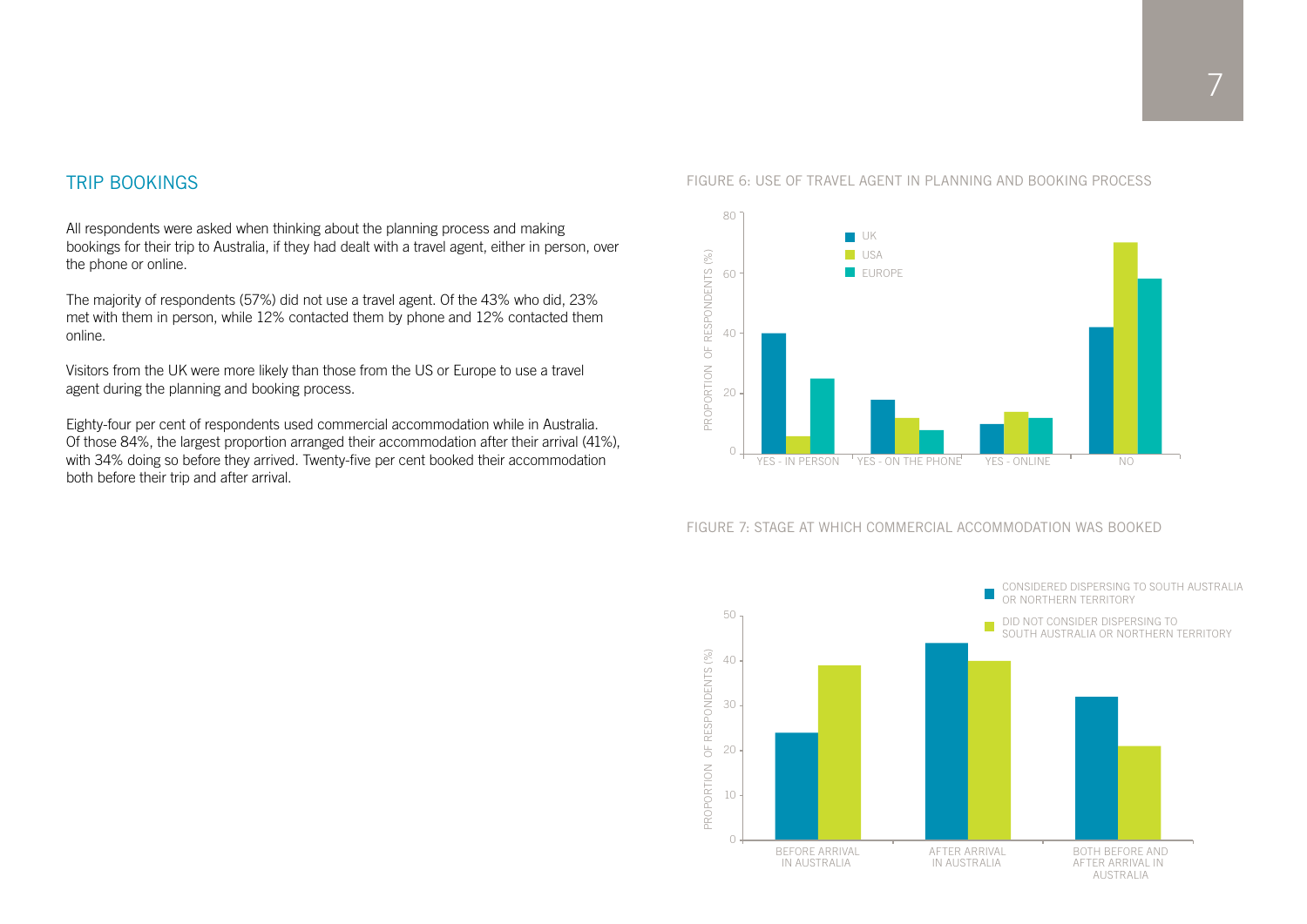## INFLUENCES ON DISPERSAL

All respondents were asked what influenced their choice of destinations visited (other than the port in which they landed) when planning their trip to Australia. The most frequent responses were:

- $\blacksquare$  Recommendations by friends/relatives/colleagues (59%)
- $\blacksquare$  Actually visiting friends/relatives (37%)
- $\blacksquare$  Wanted to see a particular site/attraction (37%)
- Always wanted to go  $(26%)$ .

Those who considered included South Australia in their itineraries during the planning stage were more likely to be from Europe, as were those who considered including South Australia during their trip. The same results were found for Northern Territory.

## IMPORTANCE OF BEING ONLINE

For a significant minority, accommodation arrangements are not 'fixed' prior to arrival in Australia, providing an opportunity to influence accommodation choices and, ultimately, destination choices.

Visitors who added another destination to their itinerary while on their Australian trip were more likely to have done a Google search (72% compared to 63% who had made all their plans before their trip).

Being online and active on key tourism sites, for example, Wotif, TripAdvisor, Travelocity and Hotels.com is clearly important for operators in South Australia and Northern Territory. It is also important for operators to have their own websites.

## VISITOR ATTITUDES TOWARDS SOUTH AUSTRALIA AND NORTHERN TERRITORY AS HOLIDAY DESTINATIONS

Attitudinally, respondents were more likely to agree that South Australia and Northern Territory:

- $\blacksquare$  'have unique attractions' (81% agreed strongly/slightly)
- $\blacksquare$  'just seem too far away' (59% agreed strongly/slightly)
- $\blacksquare$  'are vast and empty compared to other places in Australia' (57% agreed strongly/ slightly).

However, respondents were less likely to agree that South Australia and Northern Territory:

- $\blacksquare$  'are convenient to include in an Australian holiday itinerary' (40% agreed strongly/ slightly)
- $\blacksquare$  'are too expensive to travel to' (39% agreed strongly/slightly)
- 'offer value for money' (26% agreed strongly/slightly).

Relatively high proportions of respondents said that they 'did not know' if South Australia and Northern Territory were 'too expensive to travel to', or if they offered 'value for money'. This suggests that a proportion of potential visitors were unsure where South Australia and Northern Territory 'sit' in terms of cost/value of visitation.

All respondents were asked for suggestions regarding what South Australia and Northern Territory should be doing to make visiting these states a must for any holiday visitor coming to Australia. Seventy per cent of respondents provided suggestions, with the most common being:

- $\blacksquare$  Advertising of sites/attractions (31%)
- $\blacksquare$  Cheaper flights (13%)
- More publicity/promotions (11%)
- n Online information/ads/etc (11%)
- **n** Improved accessibility  $(8\%)$ .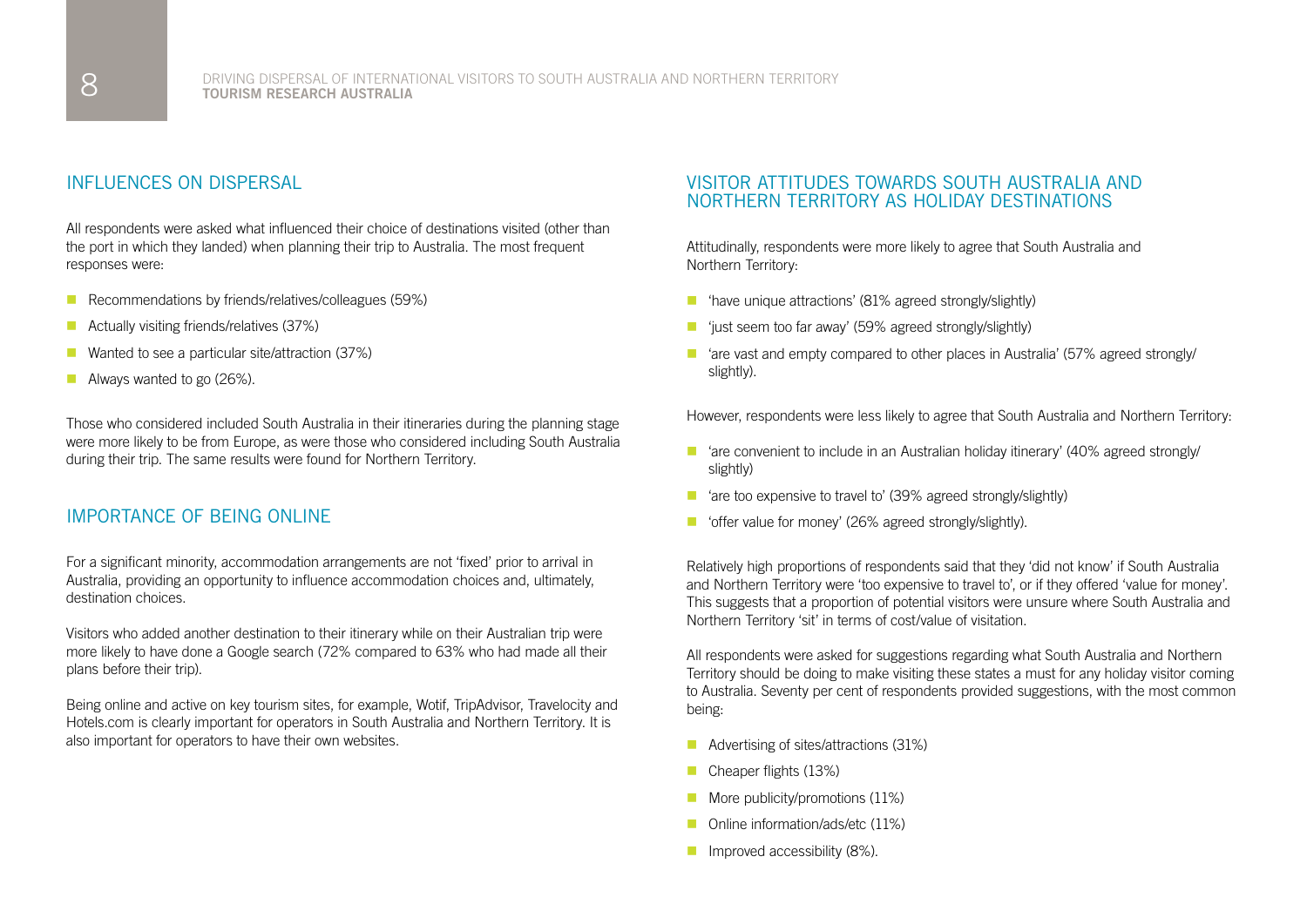

#### FIGURE 8: ATTITUDES TOWARDS SOUTH AUSTRALIA AND NORTHERN TERRITORY

FIGURE 9: SUGGESTIONS FOR SOUTH AUSTRALIA AND NORTHERN TERRITORY TO MAKE INCLUSION IN HOLIDAY ITINERARIES A MUST FOR INTERNATIONAL HOLIDAY VISITORS



Through their respective promotional and communications activity, South Australia and Northern Territory should consider messages around 'uniqueness', 'ease of access', and 'value'.

A combination of advertising and competitive 'deals' targeted at international visitors could lead to wider dispersal.

## INTERNATIONAL HOLIDAY VISITORS' LIKELIHOOD OF RETURNING TO AUSTRALIA

All respondents were asked on a scale of zero (not at all likely) to 10 (extremely likely) how likely they were to return to Australia for a holiday in the future, with the average rating being 8.35.

Respondents who had rated their likelihood of returning to Australia for a holiday between 5 and 10 were asked how likely they were to include South Australia and Northern Territory in a future holiday. The average rating was 6.89; considerably lower than the likelihood to return to Australia for a holiday.

Sixty per cent of respondents could be regarded as 'advocates' for an Australian holiday, having given a rating of 9 or 10 for the likelihood of returning to Australia for a holiday. These respondents were more likely to be from the UK (68%).

Thirty per cent of respondents could be regarded as 'advocates' for South Australia and Northern Territory, having given a rating of 9 or 10 for the likelihood of including these states in a return holiday to Australia. These respondents were more likely to be from Europe (38%), and over one-third (35%) had added destinations to their itinerary upon arrival in Australia on their current trip.

There were no significant sub-group differences among those who had given a rating of 7 or 8, and who could be regarded as 'uncommitted' potential visitors to South Australia or Northern Territory (29% overall).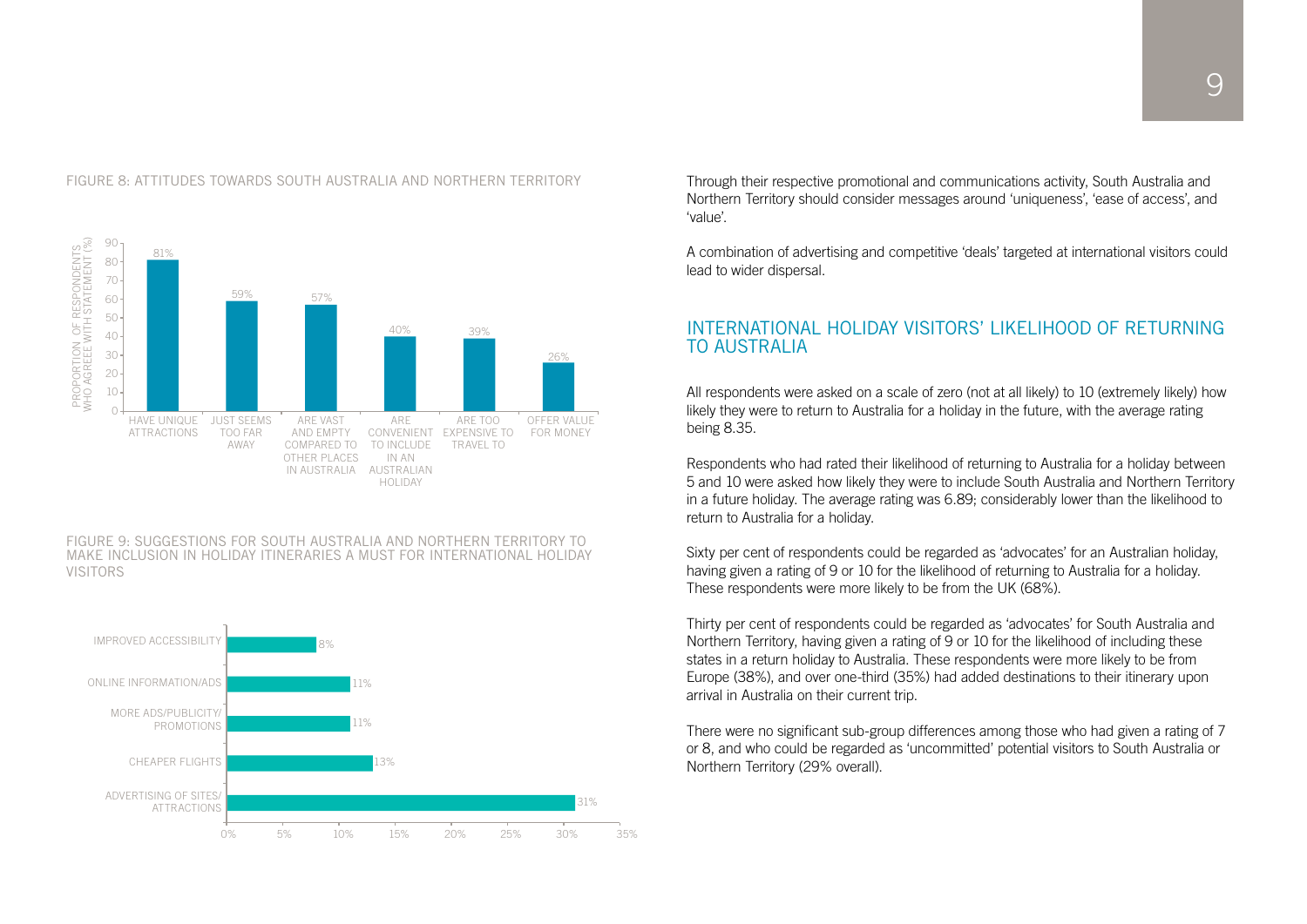Respondents who had given a rating of 0 to 6—and who might be regarded as 'unlikely' visitors to South Australia or Northern Territory (40% overall)—were more likely to be travelling as an adult couple (49%). Further, 45% of these respondents had made all of their plans for their current trip before arriving in Australia.

Younger travellers were more likely to indicate they would return to Australia and visit South Australia or Northern Territory in the future than older travellers. Among 18–24 year olds, the average likelihood of returning to Australia and including South Australia or Northern Territory was 7.3 out of 10 (compared with 5.6 out of 10 for those aged 55 years and over).

Respondents who came to Australia in a family group or as unaccompanied travellers were more likely to say they would return to Australia and visit South Australia or Northern Territory than those who travelled with friends or relatives, as a couple, or as part of a school tour group.



#### FIGURE 10: LIKELIHOOD OF RETURNING TO AUSTRALIA FOR A HOLIDAY

#### FIGURE 11: LIKELIHOOD OF RETURNING TO AUSTRALIA FOR A HOLIDAY AND INCLUDING SOUTH AUSTRALIA OR NORTHERN TERRITORY



FIGURE 12: MEAN LIKELIHOOD OF RETURNING TO AUSTRALIA AND VISITING SOUTH AUSTRALIA OR NORTHERN TERRITORY (BY AGE)

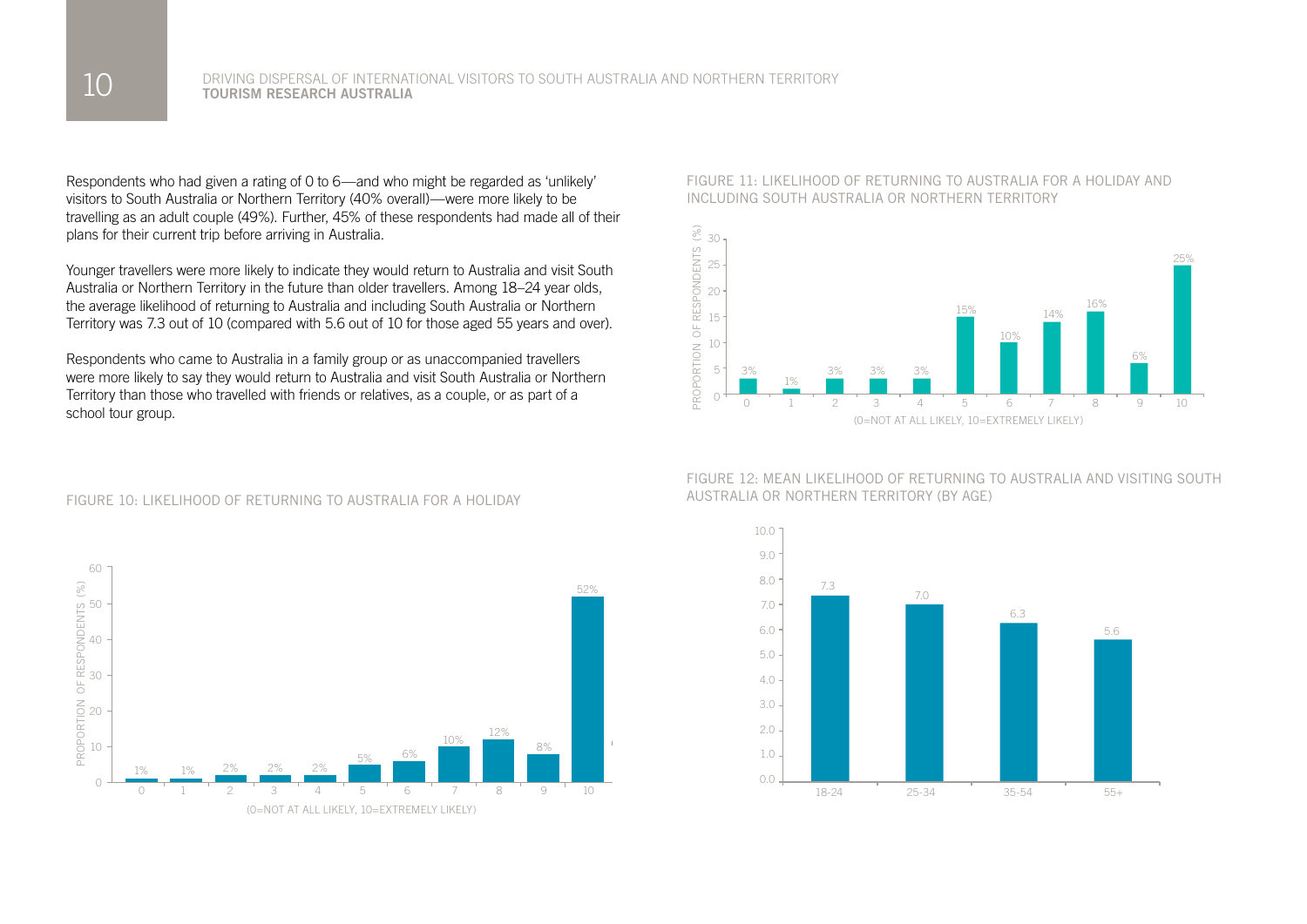

#### FIGURE 13: MEAN LIKELIHOOD OF RETURNING TO AUSTRALIA AND VISITING SOUTH AUSTRALIA OR NORTHERN TERRITORY (BY TRAVEL PARTY)

## BARRIERS TO DISPERSAL

## SOUTH AUSTRALIA

The main reasons for ultimately deciding not to include South Australia in their itinerary among respondents who had considered it either when planning or during their trip included:

- $\blacksquare$  'not enough time in trip to include' (54%)
- 'travel budget/too expensive' (33%)
- $\blacksquare$  'other destinations more appealing' (18%)
- plan to visit in the future'  $(12\%)$ .

FIGURE 14: MAIN BARRIERS TO DISPERSAL TO SOUTH AUSTRALIA – FOR THOSE WHO CONSIDERED DISPERSING